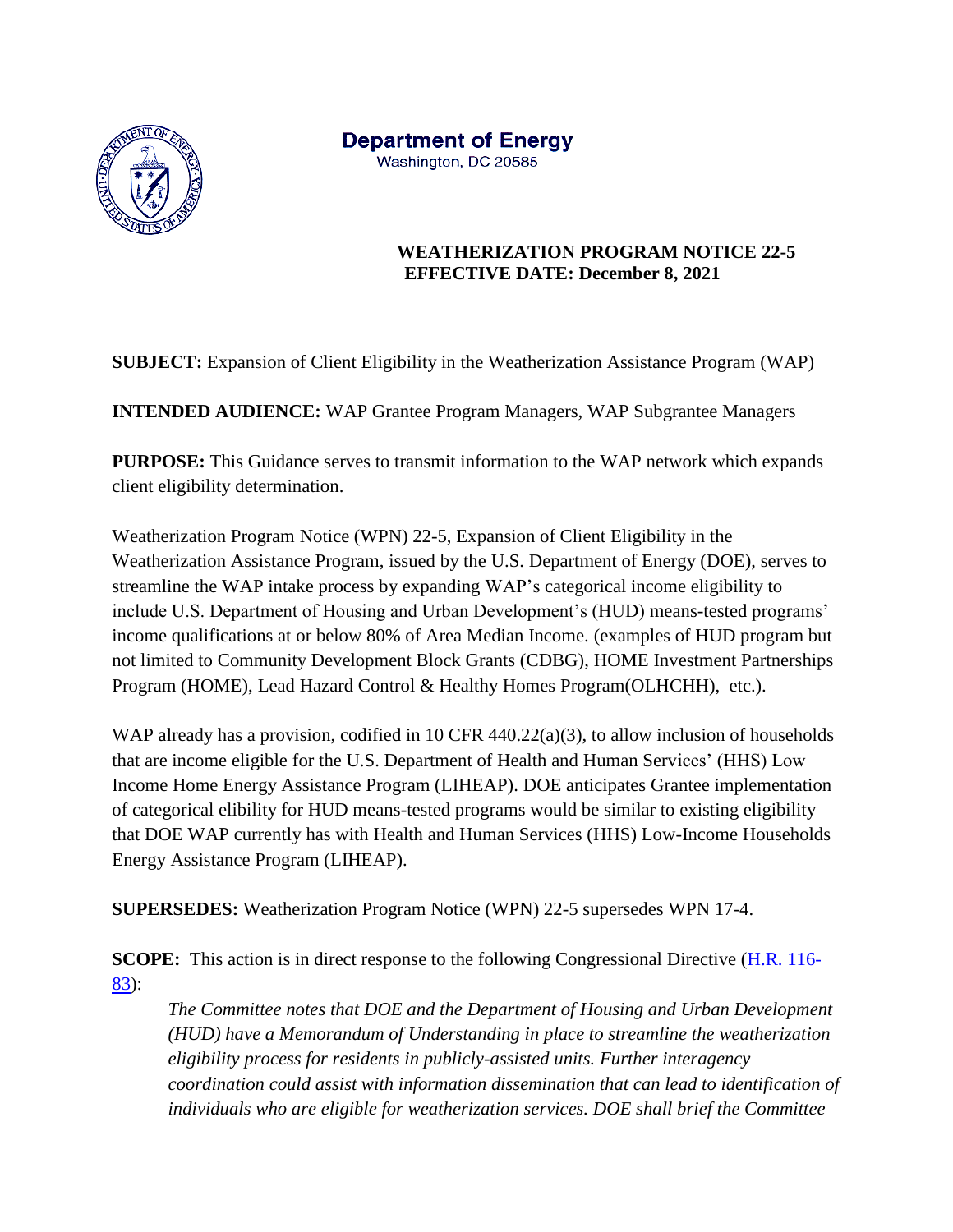*not later than 120 days after enactment of this Act regarding efforts to collaborate with partners at Health and Human Services Low Income Home Energy Assistance Program, the HUD Lead Hazard Control and Healthy Homes Program, and the Department of Veterans Affairs.*

**LEGAL AUTHORITY:** Title IV, Energy Conservation and Production Act, as amended, authorizes the Department to administer the WAP [\(42 U.S.](https://www.govinfo.gov/content/pkg/USCODE-2013-title42/pdf/USCODE-2013-title42-chap81-subchapIII-partA.pdf) Code § 6861, *et. seq.*). All grant awards made under this program shall comply with applicable law and regulations including, but not limited to, the WAP regulations contained in the Code of Federal Regulations (CFR) at 10 [CFR 440](http://www.ecfr.gov/cgi-bin/text-idx?tpl=/ecfrbrowse/Title10/10cfr440_main_02.tpl) and UNIFORM ADMINISTRATIVE REQUIREMENTS, COST PRINCIPLES, AND AUDIT REQUIREMENTS FOR FEDERAL AWARDS at [2 CFR 200.](http://www.ecfr.gov/cgi-bin/text-idx?tpl=/ecfrbrowse/Title02/2cfr200_main_02.tpl)

**BACKGROUND:** DOE WAP's stakeholders (Grantees, Subgrantees, Weatherization Training Centers, and advocates) have indicated through stakeholder meetings and discussions with the Director of the Weatherization and Intergovernmental Programs Office (WIP) the need for a simpler, streamlined process for the intake of qualifying households. Expanding DOE's income eligibility to categorically include HUD means-tested programs will better facilitate referral services for low-income households, reducing the burden on both the intake agencies and households trying to obtain services.

DOE WAP, HHS LIHEAP, HUD Lead Hazard Control and Healthy Homes Programs, and Department of Veteran Affairs (VA) have collaborated on how to better support interagency coordination, specifically in the area of client eligibility. Each of the agencies serves households with lower incomes, using varying income eligibility requirements. Current income eligibility guidelines include:

- DOE's WAP accepts households using up to 200% of Federal Poverty Guidelines (FPG).
- HHS' LIHEAP accepts households using 150% of FPG, or states may elect to use 60% of State Median Income (SMI), whichever is greater for their respective state. Each Grantee is permitted under 42 U.S. Code § 8624(b)(2)(B) to set an income limit within this range.
- HUD's means-tested programs accept households using percentages of Area Median Income (AMI) ranging from 30% AMI to 80% AMI, depending on specific program parameters. HUD uses 4,684 Fair Market Rent (FMR) areas to establish AMIs, based on metropolitan areas and non-metropolitan counties.
- VA has no income-based eligibility programs to align with this purpose and is therefore not included in the scope of this expanded definition of income eligibility.

The effort explored the overlap in incomes of the different households served through the various programs. The overlap is sufficient to consider "categorical income eligibility", defined across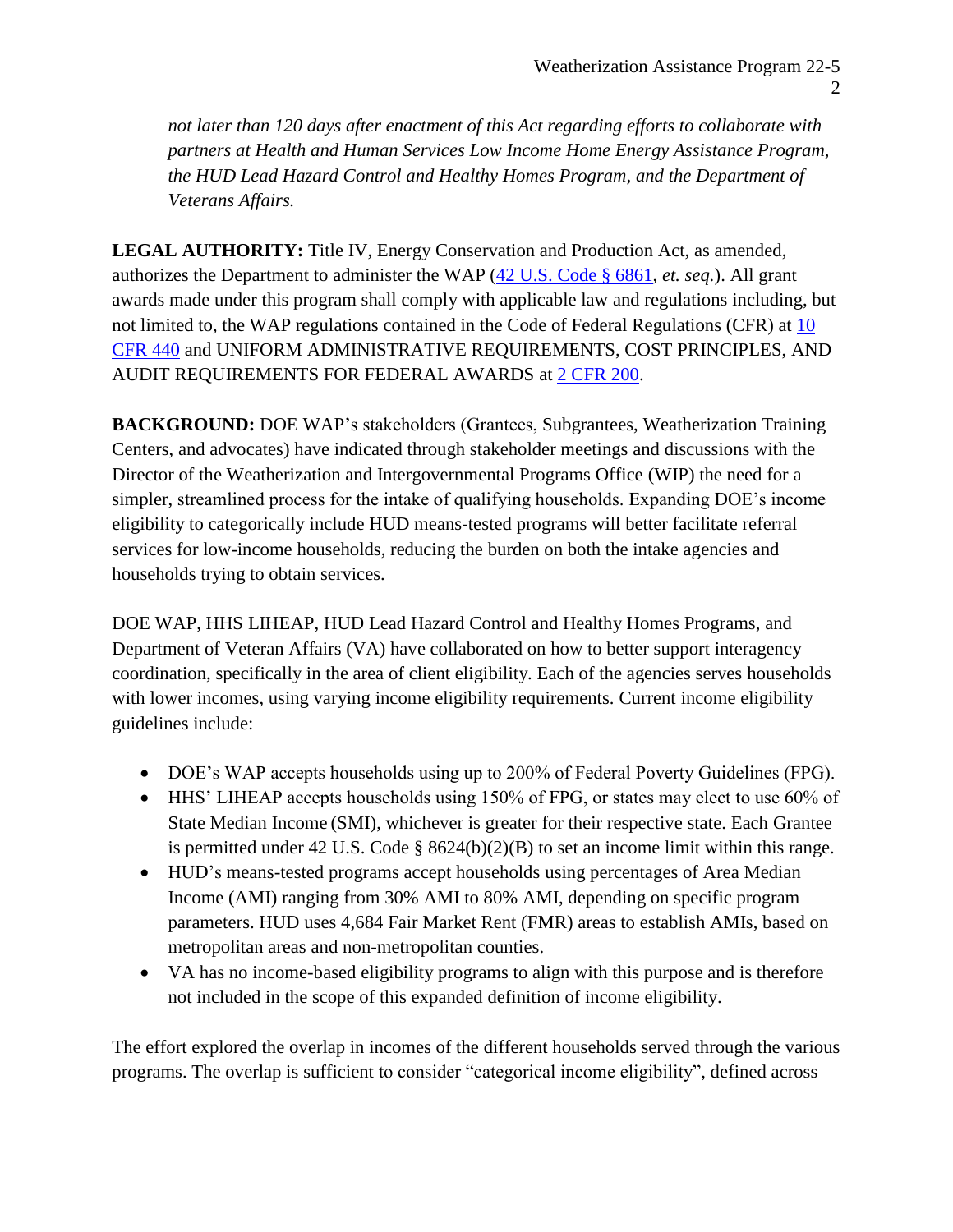programs as automatically granting program eligibility to applicants who have already met the eligibility requirements of another agency's identified program.

**GUIDANCE:** After consultation with the Secretary of Agriculture and the Director of the Community Services Block Grant Program from HHS, as required in [42 U.S. Code §](https://www.govinfo.gov/content/pkg/USCODE-2013-title42/pdf/USCODE-2013-title42-chap81-subchapIII-partA.pdf) 6863(b)(3), on October 20, 2021, the Secretary of Energy approved DOE's WAP to extend categorical income eligibility to HUD means-tested programs.

*NOTE: The Director of Community Services Administration, identified in statute, through reorganization of government offices, is now the Director of Community Services Block Grant Program in the U.S. Department of Health and Human Services.*

WAP Grantees and Subgrantees may certify that applicants have met the income requirements of HUD means-tested programs through mechanisms including, but not limited to, applicant documentation, interagency lists of recipients, shared system databases, etc. Method of verification of eligibility must be included in the client file.

The beneficiaries of this change include:

- 1) DOE WAP Grantees and Subgrantees allowing qualified households for means-tested HUD Programs to be categorically eligible for the WAP.
- 2) Low-income eligible households being served by removing the additional burden of applying for and submitting the same documentation to multiple programs to receive comprehensive services.

## **Multifamily-Specific Guidance**

This WPN simplifies (and supersedes) procedures previously outlined in WPN 17-4, [Multifamily](https://www.energy.gov/eere/wap/articles/weatherization-program-notice-17-4-multifamily-housing-procedure-certifying)  Housing – [Procedure for Certifying Income-Eligible HUD Assisted Buildings.](https://www.energy.gov/eere/wap/articles/weatherization-program-notice-17-4-multifamily-housing-procedure-certifying) WAP Providers generally encounter three types of multifamily properties assisted by HUD: (1) housing owned and operated by HUD Public Housing Agencies (PHAs), (2) privately-owned multifamily buildings receiving project-based assistance, and (3) privately-owned multifamily buildings that house residents who receive tenant-based (housing voucher) assistance.

- Housing owned and operated by PHAs: WAP providers shall consider all such buildings managed by the PHAs referenced in [this HUD Web page](https://www.hud.gov/program_offices/public_indian_housing/pha/contacts) to be 100 percent income eligible.
- Privately owned multifamily buildings receiving project-based assistance: WAP providers should refer to these [lists](https://www.energy.gov/eere/wap/articles/weatherization-program-notice-17-4-multifamily-housing-procedure-certifying) to determine the percentage of the units in each building that are income eligible.
- Privately-owned multifamily buildings that house residents receiving tenant-based assistance: WAP providers will determine the percentage of income eligible residences